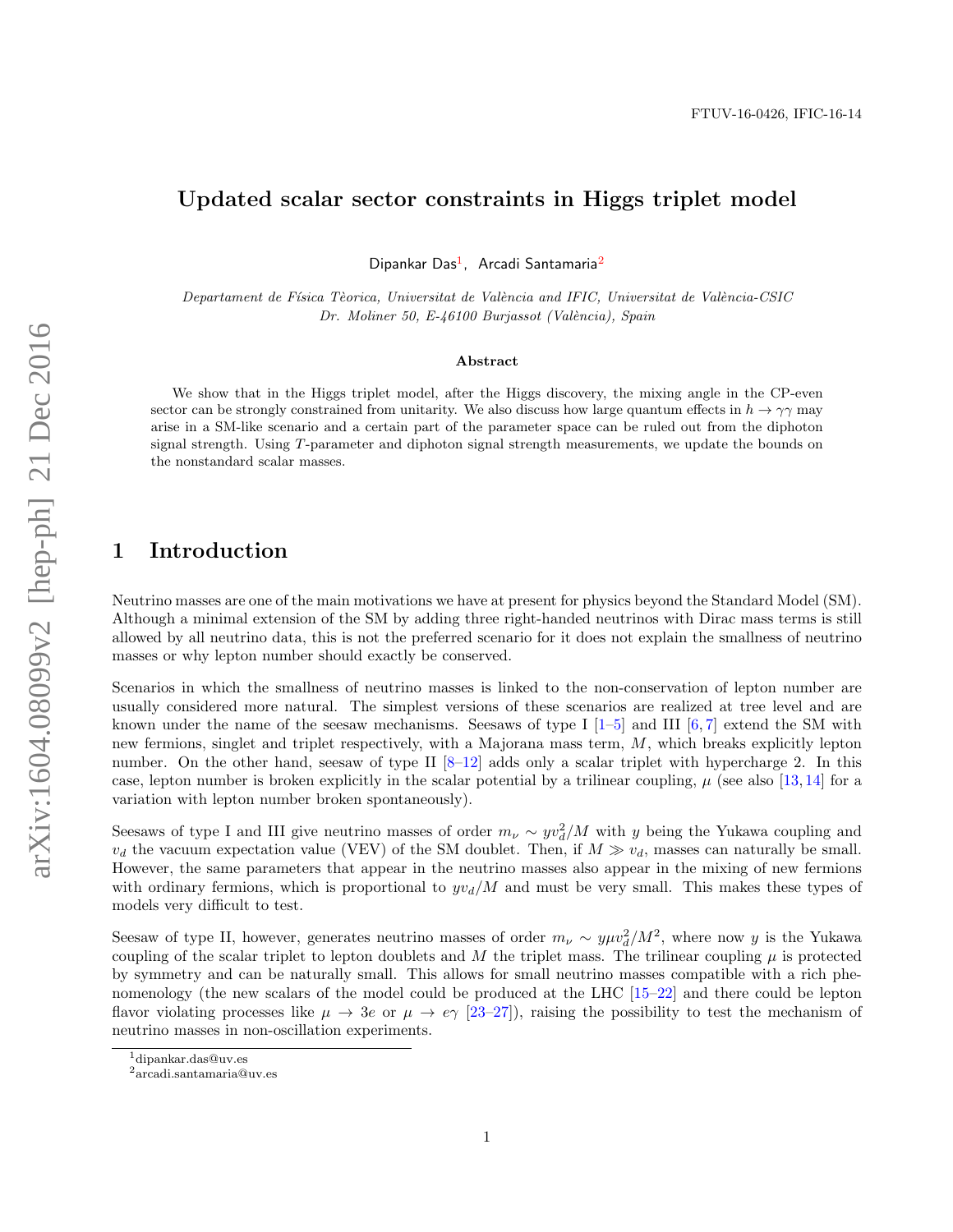In an effort to fixate the scalar spectrum of the model, in this article we revisit the scalar potential of the type II seesaw model taking into account unitarity and the stability of the potential. Moreover, on the phenomenological side, we will also consider the constraints coming from the oblique T-parameter and Higgs decay branching ratios, in particular  $h \to \gamma \gamma$ , which are largely independent on the other sectors of the theory (Yukawa couplings and neutrino masses). In fact, the one-loop T-parameter only depends, to a good approximation, on the mass splitting between the scalars, while the new contributions to  $h \to \gamma\gamma$  can be expressed in terms of the scalar masses and the mixing angle in the neutral scalar sector.

A very important ingredient of our analysis is the requirement that the triplet scalar VEV,  $v_t$ , is much smaller than the electroweak scale. This is, in part, required by the tree-level ρ-parameter and in part, by the requirement of small neutrino masses. It has been noticed, in this case, that the some relations involving the scalar masses can be obtained and that the T-parameter constrains the splitting to be less that about 50 GeV (see for instance [18]). We will re-derive these constraints by using perturbative unitarity and the T-parameter. After this, the spectrum of scalar masses is practically fixed up to a global scale and a small splitting between masses and can be expressed in terms of three parameters (apart from the known parameters, the Higgs mass and the electroweak scale, and the triplet VEV which becomes irrelevant for  $v_t < 1$  GeV). Then, we will derive a lower bound on the global scale by adding present data on  $h \to \gamma \gamma$ .

Similar analyses have been performed several times in the literature [28–31]. But we differ from those in the sense that we express our results in terms of the experimentally measurable quantities. In the process, we have been able to unravel some features which, we believe, have not been emphasized before. Additionally we also point out that the current measurement of the diphoton signal strength enables us to put lower limits on the nonstandard scalar masses, which are competitive or, in some cases, better than the direct search limits.

In Section 2 we study the scalar potential, the scalar mass spectrum and the constraints from unitarity and stability. In Section 3 we perform a complete numerical analysis by including also the constraints from the ρ-parameter. In Section 4 we study the impact of the data on  $h \to \gamma\gamma$  and obtain the lower bound on the masses. Finally in Section 5 we present our conclusions.

### 2 The scalar potential

The Type II seesaw model extends the Higgs sector of the standard model by adding one scalar  $SU(2)_L$ triplet  $(\Delta)$  with hypercharge,  $Y_{\Delta} = 2$ . The most general scalar potential involving this triplet and the standard  $SU(2)_L$  doublet,  $\Phi$ , is given by [28]

$$
V = -m_{\Phi}^{2} (\Phi^{\dagger} \Phi) + M^{2} \text{Tr} (\Delta^{\dagger} \Delta) + {\mu (\Phi^{T} i \sigma_{2} \Delta^{\dagger} \Phi) + \text{h.c.}} + \frac{\lambda}{4} (\Phi^{\dagger} \Phi)^{2} + \lambda_{1} (\Phi^{\dagger} \Phi) \text{Tr} (\Delta^{\dagger} \Delta)
$$
  
+  $\lambda_{2} {\text{Tr} (\Delta^{\dagger} \Delta)}^{2} + \lambda_{3} \text{Tr} [(\Delta^{\dagger} \Delta)^{2}] + \lambda_{4} (\Phi^{\dagger} \Delta \Delta^{\dagger} \Phi) ,$  (1)

where 'Tr' represents the trace over  $2 \times 2$  matrices and  $\sigma_2$  is the second Pauli matrix. We can take all the parameters in the potential to be real without any loss of generality [32, 33]. Denoting by  $v_d$  ( $v_t$ ) the VEV of the doublet (triplet) scalar field, the minimization conditions read

$$
m_{\Phi}^2 = \frac{\lambda v_d^2}{4} + \frac{(\lambda_1 + \lambda_4)v_t^2}{2} - \sqrt{2}\mu v_t,
$$
\n(2a)

$$
M^{2} = -(\lambda_{2} + \lambda_{3})v_{t}^{2} - \frac{(\lambda_{1} + \lambda_{4})v_{d}^{2}}{2} + \frac{\mu v_{d}^{2}}{\sqrt{2}v_{t}}.
$$
\n(2b)

After the spontaneous symmetry breaking, we represent the scalar multiplets in the following way:

$$
\Phi = \frac{1}{\sqrt{2}} \begin{pmatrix} \sqrt{2}w_d^+ \\ v_d + h_d + iz_d \end{pmatrix}, \qquad \Delta = \frac{1}{\sqrt{2}} \begin{pmatrix} w_t^+ & \sqrt{2}\delta^{++} \\ v_t + h_t + iz_t & -w_t^+ \end{pmatrix}, \tag{3}
$$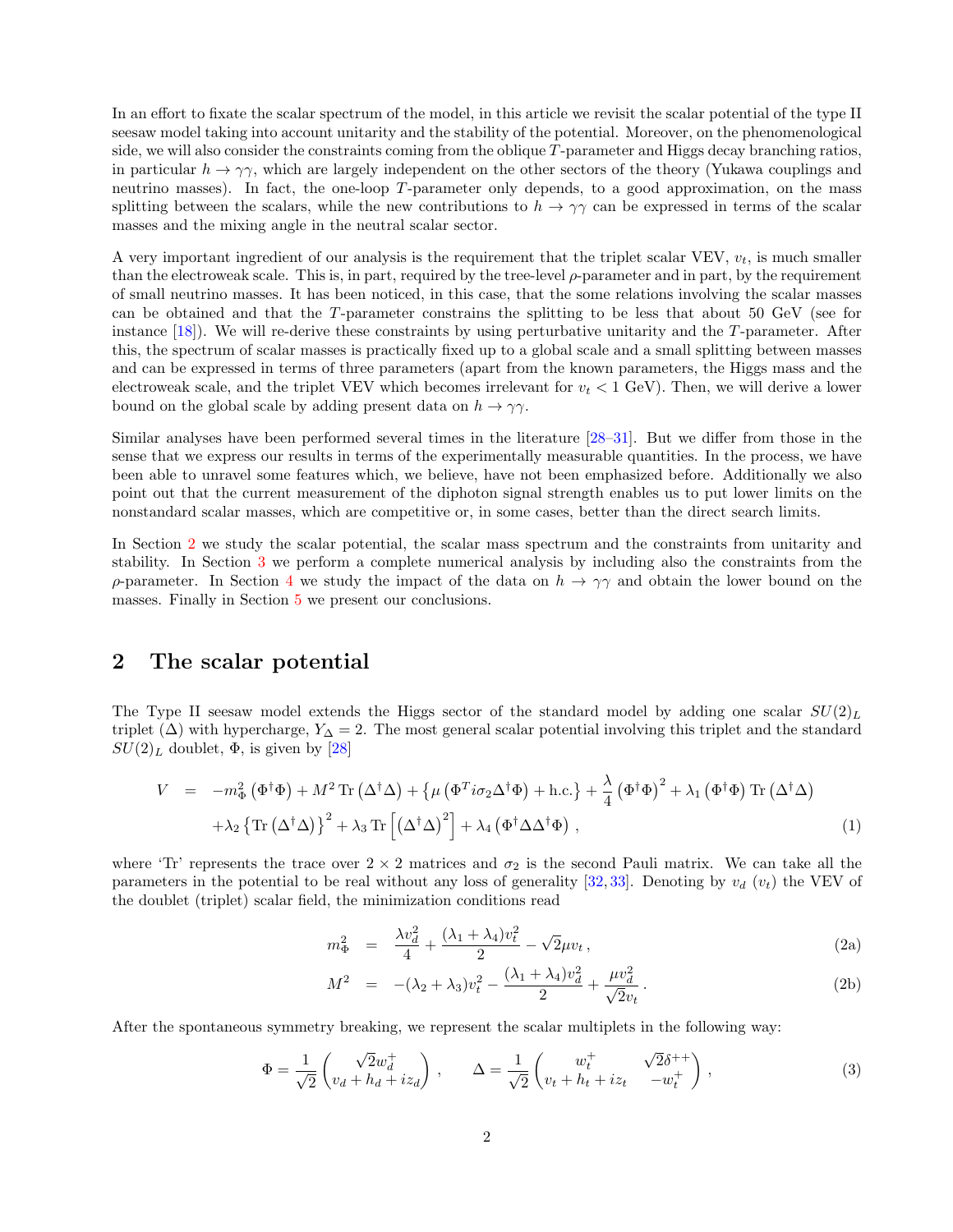and the electroweak VEV is then given by,

$$
v = \sqrt{v_d^2 + 2v_t^2} = 246 \text{ GeV} \,. \tag{4}
$$

From the observed value of the electroweak  $\rho$ -parameter,  $v_t$  is expected to be  $\mathcal{O}(1 \text{ GeV})$  or less [14,17,18,28,34].

#### 2.1 Physical eigenstates

Using Eq. (2) we first trade  $m_{\Phi}^2$  and  $M^2$  for  $v_d$  and  $v_t$  in the potential of Eq. (1). The fields,  $\delta^{\pm \pm}$ , represent the doubly charged scalar with mass

$$
m_{++}^2 = \frac{\mu v_d^2}{\sqrt{2}v_t} - \frac{\lambda_4}{2}v_d^2 - \lambda_3 v_t^2.
$$
\n(5)

The mass squared matrix in the singly charged sector can be rotated to the physical basis through

$$
\begin{pmatrix} \omega^{\pm} \\ H^{\pm} \end{pmatrix} = \begin{pmatrix} \cos \beta & \sin \beta \\ -\sin \beta & \cos \beta \end{pmatrix} \begin{pmatrix} w_d^{\pm} \\ w_t^{\pm} \end{pmatrix}, \quad \text{with } \tan \beta = \frac{\sqrt{2}v_t}{v_d},
$$
\n(6)

to obtain the charged Goldstone  $(\omega^{\pm})$  along with a singly charged scalar  $(H^{\pm})$  with mass

$$
m_{+}^{2} = \frac{(2\sqrt{2}\mu - \lambda_{4}v_{t})}{4v_{t}}(v_{d}^{2} + 2v_{t}^{2}).
$$
\n(7)

The assumption of real VEVs allows us to define electrically neutral mass eigenstates which are also eigenstates of CP. The mass squared matrix in the CP-odd sector can be rotated to the physical basis through

$$
\begin{pmatrix} \zeta \\ A \end{pmatrix} = \begin{pmatrix} \cos \beta' & \sin \beta' \\ -\sin \beta' & \cos \beta' \end{pmatrix} \begin{pmatrix} z_d \\ z_t \end{pmatrix}, \quad \text{with } \tan \beta' = \frac{2v_t}{v_d},
$$
\n(8)

to obtain the neutral Goldstone  $(\zeta)$  along with a pseudoscalar  $(A)$  with mass

$$
m_A^2 = \frac{\mu}{\sqrt{2}v_t}(v_d^2 + 4v_t^2). \tag{9}
$$

Finally, for the CP-even part we have:

$$
M_S^2 = \begin{pmatrix} A_S & -B_S \\ -B_S & C_S \end{pmatrix}, \tag{10a}
$$

where, 
$$
A_S = \frac{\lambda v_d^2}{2}
$$
, (10b)

$$
B_S = \sqrt{2}\mu v_d - (\lambda_1 + \lambda_4)v_t v_d, \qquad (10c)
$$

$$
C_S = \frac{\mu v_d^2}{\sqrt{2}v_t} + 2(\lambda_2 + \lambda_3)v_t^2.
$$
 (10d)

We can obtain the physical eigenstates through the following rotation:

$$
\begin{pmatrix} h \ H \end{pmatrix} = \begin{pmatrix} \cos \alpha & \sin \alpha \\ -\sin \alpha & \cos \alpha \end{pmatrix} \begin{pmatrix} h_d \\ h_t \end{pmatrix} \,, \qquad \text{with, } \tan 2\alpha = \frac{2B_S}{C_S - A_S} = \frac{\sqrt{2}\mu v_d - (\lambda_1 + \lambda_4)v_t v_d}{\frac{\mu v_d^2}{2\sqrt{2}v_t} + (\lambda_2 + \lambda_3)v_t^2 - \frac{\lambda v_d^2}{4}} \,, \tag{11a}
$$

with masses, 
$$
m_h^2 = (A_S + C_S) - \sqrt{(A_S - C_S)^2 + 4B_S^2}
$$
, (11b)

$$
m_H^2 = (A_S + C_S) + \sqrt{(A_S - C_S)^2 + 4B_S^2}.
$$
\n(11c)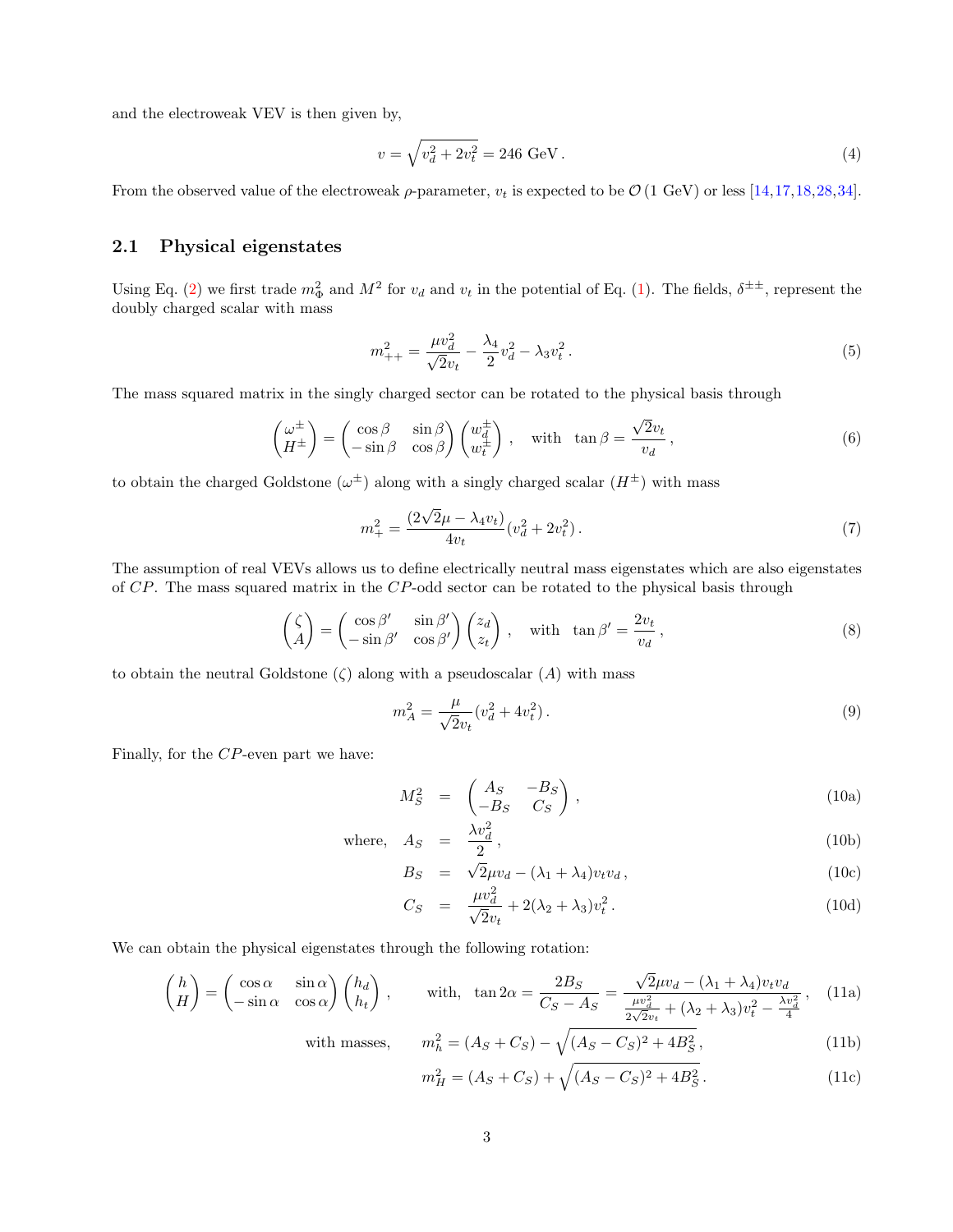**SM like limit:** Even with  $v_t \ll v_d$ , to make the tree level couplings of the lightest  $CP$ -even scalar (h) close to those in the SM, we need to set sin  $\alpha = 0$ . From Eq. (11a) we see that there are two different ways to obtain this limit as discussed below:

**Case I:** The first option is to invoke a fine tuning so that the numerator in the expression for tan  $2\alpha$  vanishes. The condition reads:

$$
\sqrt{2}\mu = (\lambda_1 + \lambda_4)v_t,\tag{12a}
$$

$$
\Rightarrow \sin \alpha = 0, \quad \text{with } v_t \neq 0. \tag{12b}
$$

Note that, in this case, we can make the tree level couplings of h to be close to SM *without* demanding  $v_t$  to be exactly zero. This limit is interesting in view of the fact that we can still have small neutrino masses through a small value for  $v_t$  and at the same time be very close to the SM. But later we will show that the charged scalars, in this limit, can contribute substantially in the diphoton decay amplitude and therefore this limit is *ruled out*.

Case II: In a second and more conventional approach, the SM-like limit is obtained as a direct consequence of  $v_t$  being arbitrarily small. To be more precise, in the limit and  $M^2 \gg v^2$ , we can approximate Eq. (2b) as

$$
v_t \approx \frac{\mu v^2}{\sqrt{2}M^2} \,. \tag{13}
$$

In this case the expression for tan  $2\alpha$  in Eq. (11a) can be simplified into

$$
\tan 2\alpha \approx \frac{4v_t}{v_d}, \quad \Rightarrow \sin \alpha \approx \frac{2v_t}{v_d}, \quad \text{with } v_t \to 0.
$$
\n<sup>(14)</sup>

As we will show later, this limit corresponds to the decoupling of heavy nonstandard scalars.

It is now instructive to count the number of free parameters in the scalar potential. Note that, Eq. (1) contains eight free parameters. As mentioned before,  $m_{\Phi}^2$  and  $M^2$  can be traded in favor of  $v_d$  and  $v_t$ . The remaining six parameters can be exchanged for five physical masses and the mixing angle,  $\alpha$ , as follows [28]:

$$
\mu = \frac{\sqrt{2}m_A^2 v_t}{v_d^2 + 4v_t^2},\tag{15a}
$$

$$
\lambda = \frac{2}{v_d^2} \left( m_H^2 \sin^2 \alpha + m_h^2 \cos^2 \alpha \right), \qquad (15b)
$$

$$
\lambda_1 = \frac{4m_+^2}{v_d^2 + 2v_t^2} - \frac{2m_A^2}{v_d^2 + 4v_t^2} - \frac{\sin \alpha \cos \alpha}{v_d v_t} \left( m_H^2 - m_h^2 \right),\tag{15c}
$$

$$
\lambda_2 = \frac{1}{v_t^2} \left[ \frac{1}{2} \left( m_h^2 \sin^2 \alpha + m_H^2 \cos^2 \alpha \right) + \frac{v_d^2 m_A^2}{2(v_d^2 + 4v_t^2)} - \frac{2v_d^2 m_+^2}{v_d^2 + 2v_t^2} + m_{++}^2 \right],\tag{15d}
$$

$$
\lambda_3 = \frac{1}{v_t^2} \left[ \frac{2v_d^2 m_+^2}{v_d^2 + 2v_t^2} - \frac{v_d^2 m_A^2}{v_d^2 + 4v_t^2} - m_+^2 + \right],
$$
\n(15e)

$$
\lambda_4 = \frac{4m_A^2}{v_d^2 + 4v_t^2} - \frac{4m_+^2}{v_d^2 + 2v_t^2} \,. \tag{15f}
$$

Among the eight redefined parameters that appear on the RHS of Eq. (15), not all are unknown. We already know  $v = \sqrt{v_d^2 + 2v_t^2} = 246$  GeV and under the assumption that the lightest CP-even Higgs is what has been found at the LHC,  $m_h \approx 125$  GeV is also known. The compatibility of Higgs signal strengths into different decay channels with their corresponding SM expectations tells us to focus near the SM-like limit,  $\sin \alpha \approx 0$ . We will see how the smallness of  $v_t$  in association with unitarity and stability entail strong correlations among the remaining four nonstandard masses,  $\{m_H, m_A, m_+, m_{++}\}\$ , making the scalar potential of Type II seesaw model constrained very strongly.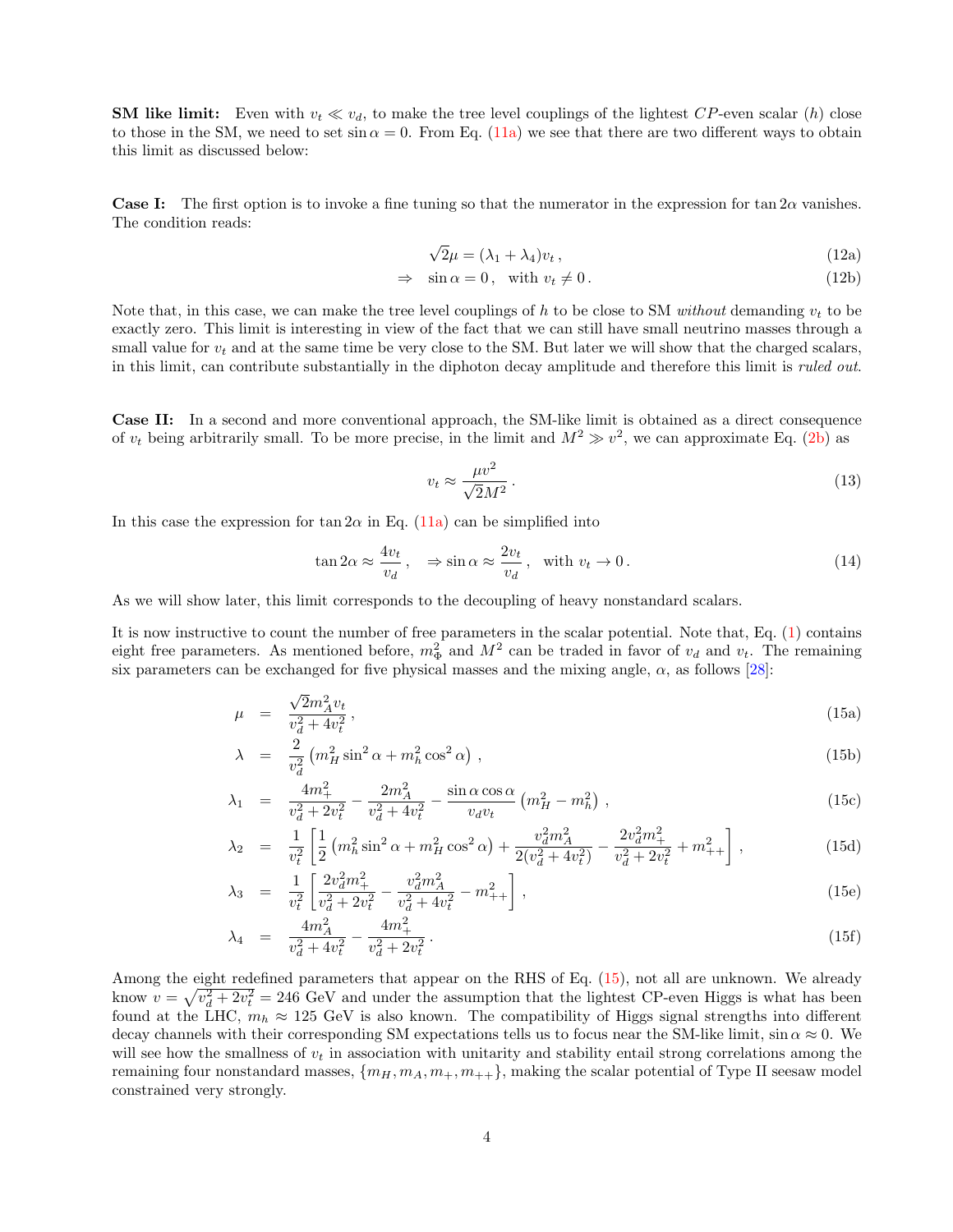#### 2.2 Theoretical constraints from vacuum stability and unitarity

We need to ensure that there is no direction in the field space along which the potential becomes infinitely negative. The conditions for the potential of Eq.  $(1)$  to be bounded from below read  $|35|$ 

$$
\lambda \ge 0, \quad \lambda_2 + \lambda_3 \ge 0, \quad \lambda_2 + \frac{\lambda_3}{2} \ge 0, \quad \lambda_1 + \sqrt{\lambda(\lambda_2 + \lambda_3)} \ge 0, \quad \lambda_1 + \lambda_4 + \sqrt{\lambda(\lambda_2 + \lambda_3)} \ge 0, (16a)
$$

and, 
$$
\left[ |\lambda_4| \sqrt{\lambda_2 + \lambda_3} - \lambda_3 \sqrt{\lambda} \ge 0, \text{ or, } 2\lambda_1 + \lambda_4 + \sqrt{(2\lambda\lambda_3 - \lambda_4^2) \left( \frac{2\lambda_2}{\lambda_3} + 1 \right) \ge 0} \right].
$$
 (16b)

The S-matrix eigenvalues that will be constrained from unitarity of the scattering amplitudes are also listed below [28]:

$$
\left| (\lambda + 4\lambda_2 + 8\lambda_3) \pm \sqrt{(\lambda - 4\lambda_2 - 8\lambda_3)^2 + 16\lambda_4^2} \right| \le 64\pi ,\tag{17a}
$$

$$
\left| (3\lambda + 16\lambda_2 + 12\lambda_3) \pm \sqrt{(3\lambda - 16\lambda_2 - 12\lambda_3)^2 + 24(2\lambda_1 + \lambda_4)^2} \right| \le 64\pi ,\tag{17b}
$$

$$
|\lambda| \le 32\pi, \tag{17c}
$$
\n
$$
|2\lambda_1 + 3\lambda_4| \le 32\pi, \tag{17d}
$$

$$
|2\lambda_1 - \lambda_4| \le 32\pi\,,\tag{17e}
$$

$$
|\lambda_1| \le 16\pi\,,\tag{17f}
$$

$$
|\lambda_1 + \lambda_4| \le 16\pi , \tag{17g}
$$
  

$$
|2\lambda_2 - \lambda_3| \le 16\pi , \tag{17h}
$$

$$
|\lambda_2| \le 8\pi,\tag{17i}
$$

$$
|\lambda_2 + \lambda_3| \le 8\pi. \tag{17}
$$

### 3 Numerical analysis and results

As a first level of simplification, we can use Eq. (15) into the inequality (17j) and remembering  $\lambda_2 + \lambda_3 \ge 0$ , we may write

$$
0 \le \left(m_h^2 \sin^2 \alpha + m_H^2 \cos^2 \alpha\right) - \frac{v_d^2 m_A^2}{v_d^2 + 4v_t^2} \le 16\pi v_t^2. \tag{18}
$$

Therefore, for  $v_t < \mathcal{O}(1 \text{ GeV})$ , we can very well approximate

$$
m_A^2 \approx m_h^2 \sin^2 \alpha + m_H^2 \cos^2 \alpha. \tag{19}
$$

This automatically implies  $m_h < m_A < m_H$ . Similar considerations for the inequalities (17h) or (17i) enable us to express the doubly charged scalar mass as follows:

$$
m_{++}^2 \approx 2m_+^2 - m_A^2 \approx 2m_+^2 - \left(m_h^2 \sin^2 \alpha + m_H^2 \cos^2 \alpha\right). \tag{20}
$$

We will exemplify our numerical results by setting  $v_t = 1$  GeV. We also take  $v = 246$  GeV and  $m_h = 125$  GeV as input parameters. Then we perform random scan over the  $\{\sin \alpha, m_H, m_+\}$  space by varying the parameters within the following ranges:

$$
\sin \alpha \in [-0.2, 0.2], \quad m_H \in [125, 2000] \text{ GeV}, \quad m_+ \in [0, 2000] \text{ GeV}, \tag{21}
$$

and calculate  $m_A$  and  $m_{++}$  through the relations (19) and (20)<sup>3</sup>. In anticipation that the Higgs data will continue to agree with the SM with increasing accuracy in the upcoming runs of the LHC, we vary  $\sin \alpha$  in a

<sup>&</sup>lt;sup>3</sup>Nonzero values of  $\lambda_2$  and  $\lambda_3$  will cause negligible deviations from Eqs. (19) and (20). We have taken this effect into account in our numerical analysis.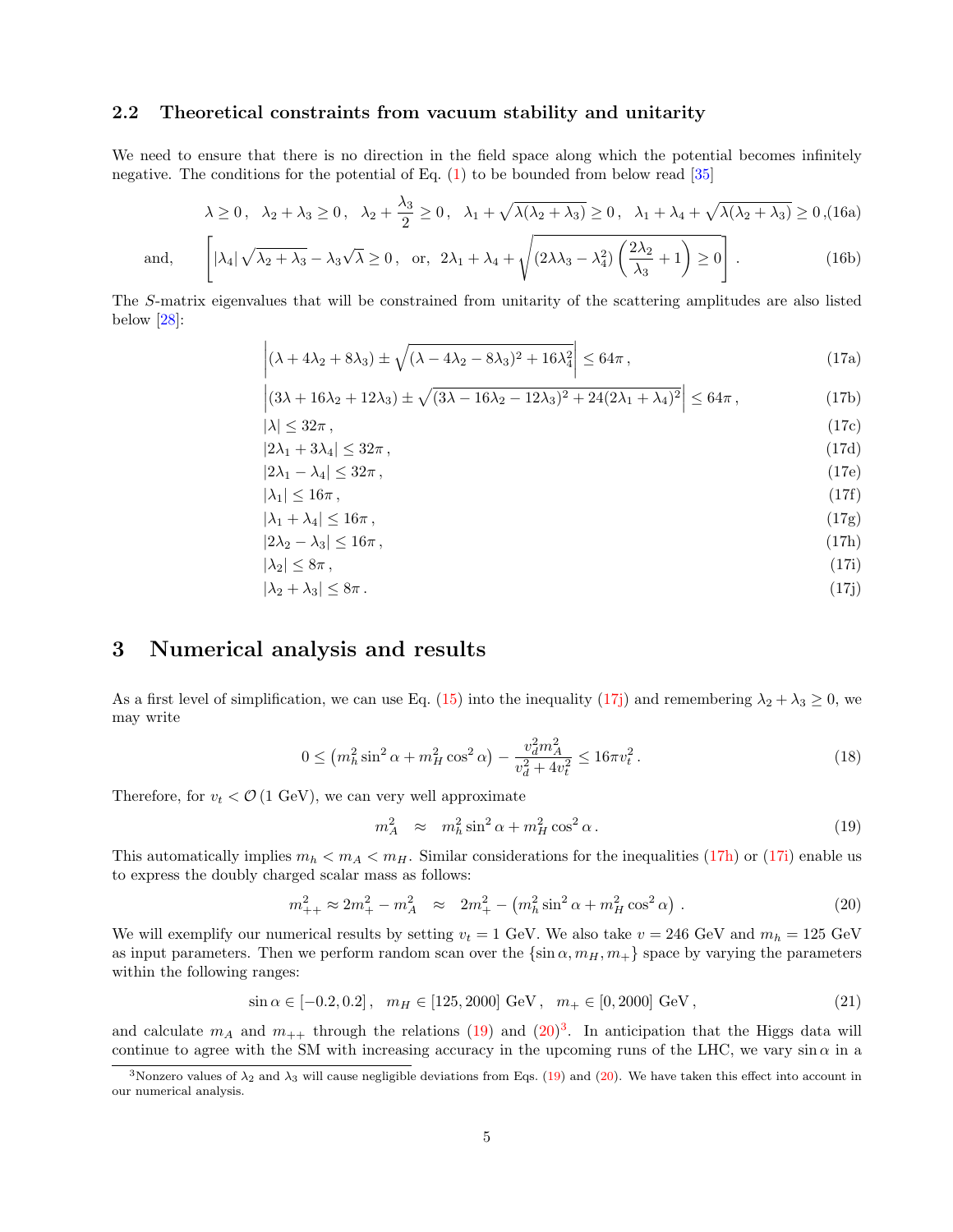rather narrow range around  $\sin \alpha = 0$ . Next we compute the  $\lambda_i$ s using Eq. (15) and check whether the unitarity and stability conditions, given in Eqs.  $(17)$  and  $(16)$ , are satisfied. Note that, since we are scanning in terms of the physical parameters, positivity of the masses are guaranteed and therefore, we are in a local minimum. Moreover, we have explicitly checked that  $V_{\text{min}} < 0$  for every point in our scan. We discuss below the results of our analysis.



Figure 1: *Allowed points in*  $\sin \alpha$ - $m_H$  *plane from unitarity and stability for*  $v_t = 1$  *GeV. The continuous lines are contours for*  $m_A$ *drawn using Eq. (19).*



Figure 2: *Allowed points in*  $m_H$ - $m_+$  *plane from unitarity and stability for*  $v_t = 1$  *GeV.* The continuous lines are contours for  $m_{++}$ *drawn using Eq.* (20) for  $\sin \alpha \approx 0$ . The al*lowed region from* T*-parameter has also been shaded assuming*  $m_H \approx m_A$ .

From Fig. 1 we see that a heavy  $m_H$  requires  $\sin \alpha \approx 0$ , *i.e.*, we are automatically pushed towards a SM-like situation for small  $v_t$  and heavy nonstandard scalars. However a closer inspection of Fig. 1 reveals that the peak does not occur precisely at  $\sin \alpha = 0$  but at a small non negative value of  $\sin \alpha$ . The reason for this can be understood from the unitarity condition  $(17g)$  which, in terms of the physical masses reads

$$
\left| m_h^2 \sin^2 \alpha + m_H^2 \cos^2 \alpha - \sin \alpha \cos \alpha \frac{v_d}{2v_t} \left( m_H^2 - m_h^2 \right) \right| \le 8\pi v_d^2, \tag{22}
$$

where, we have used Eq. (19) to substitute for  $m_A$ . One interesting thing to note from above inequality is that, when  $v_t \neq 0$ , the value of  $m_H$  is bounded from above in the SM-like limit,  $\sin \alpha = 0$ . But what is more interesting is to find that, for large  $m_H$  and small sin  $\alpha$ , the expression on the LHS of (22) vanishes for  $\sin \alpha \approx 2v_t/v_d$  and so the inequality is trivially satisfied. Thus the location of the peak on the horizontal axis of Fig. 1 is a direct reflection of a small value of  $v_t$ . Smaller the value for  $v_t$ , closer is the peak to  $\sin \alpha = 0$ .

Strictly speaking, the peak in Fig. 1 does not extend up to infinity along the vertical axis. This is because the unitarity condition (17c) which in terms of physical masses reads

$$
\left(m_H^2 \sin^2 \alpha + m_h^2 \cos^2 \alpha\right) \le 16\pi v_d^2\,,\tag{23}
$$

always puts an upper bound on  $m_H$  for nonzero  $\sin \alpha$ . But for  $v_t \to 0$  the peak of Fig. 1 at  $\sin \alpha = 0$  which corresponds to the decoupling limit as defined in Eq.  $(14)$  and in this case, the bound from  $(22)$  can be alleviated and infinitely heavy nonstandard scalars can be allowed.

Fig. 2 depicts that the splitting between  $m_H$  and  $m_+$  can be restricted from unitarity and stability. In Figs. 1 and 2 we have also drawn the contours of  $m_A$  and  $m_{++}$  to emphasize that due to the correlation between different parameters, experimental bound on any of the nonstandard masses can be translated into indirect bounds on the other masses too. To illustrate, if we can rule out a doubly charged scalar below 500 GeV from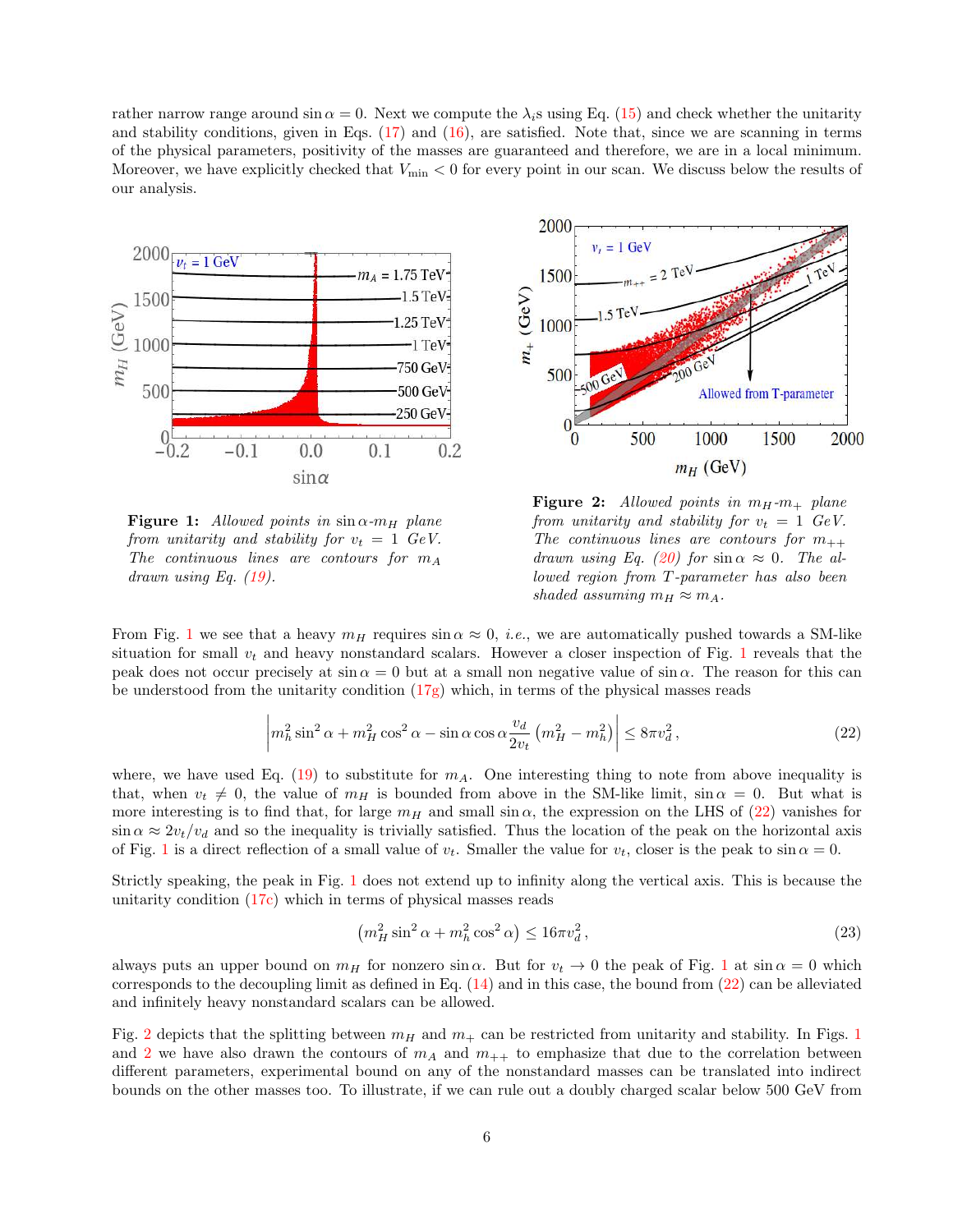direct searches at the LHC, then, from Fig. 2, we also forbid a singly charged scalar below 350 GeV. Note that, these correlated bounds do not crucially depend on the numerical value of  $v_t$  as long as it is small. In passing we also remark that although the contours of  $m_{++}$  in Fig. 2 have been drawn for sin  $\alpha = 0$ , they are not appreciably modified for  $|\sin \alpha| < 0.2$ .

Things become more interesting when we superimpose, in Fig. 2, the constraint arising from the electroweak T-parameter. For  $v_t = 1$  GeV or less, the major contribution to the T-parameter comes from the loops involving the new nonstandard scalars. With  $\sin \alpha \approx 0$  and  $m_H \approx m_A$  (these two approximations can already be justified from Fig. 1), the new physics contribution to the electroweak T-parameter is given by  $[29, 36]$ 

$$
\Delta T = \frac{1}{4\pi \sin^2 \theta_w m_W^2} \left[ F(m_+^2, m_A^2) + F(m_{++}^2, m_+^2) \right] \,, \tag{24}
$$

where,  $\theta_w$  and  $m_W$  are the Weinberg angle and the W-boson mass respectively, and

$$
F(x,y) = \frac{x+y}{2} - \frac{xy}{x-y} \ln\left(\frac{x}{y}\right). \tag{25}
$$

In Eq.  $(24)$  we further use the relation  $(20)$  to substitute for  $m_{++}$ . Taking the new physics contribution to the T-parameter as [37]

$$
\Delta T < 0.2 \quad \text{at} \quad 95\% \text{C.L.} \tag{26}
$$

we draw the allowed region in Fig. 2. From there we see that the combined constraint implies that all the nonstandard scalars should be nearly degenerate. Using the correlation of Eq. (20), and denoting the typical mass difference,  $(m_{+} - m_{++})$  by  $\delta$  ( $\delta \ll m$ ), we can simplify the expression of the T-parameter as follows:

$$
\Delta T \approx \frac{\delta^2}{3\pi \sin^2 \theta_w m_W^2} \,. \tag{27}
$$

Using the experimental number we can then find  $|\delta| \lesssim 50$  GeV.

### 4 Impact on loop induced Higgs decays

Since the quarks couple only with the doublet and the physical scalar,  $h$ , in general, is a mixed state of doublet and triplet fields, the tree level couplings of  $h$  will be modified from those in the SM. We define a generic modification factor for the fermions and vector bosons as follows:

$$
\kappa_X = \frac{g_{hXX}^{\text{model}}}{g_{hXX}^{\text{SM}}} \,. \tag{28}
$$

Then, for  $v_t \ll v_d$ , one can easily calculate [28]

$$
\kappa_q \approx \kappa_V \approx \cos \alpha \,,\tag{29}
$$

where, q represents any fermion and  $V = W, Z$ . Denoting by  $f_X$  the percentage of h produced via the channel X, we can express the modification of the Higgs production cross section as follows:

$$
\mathcal{R}_P = \frac{\sigma(pp \to h)^{\text{model}}}{\sigma(pp \to h)^{\text{SM}}} = \kappa_q^2 \left( f_{ggF} + f_{tth} \right) + \kappa_V^2 \left( f_{VBF} + f_{Vh} \right) , \qquad (30)
$$

where,  $f_{ggF} \approx 87.5\%$ ,  $f_{VBF} \approx 7\%$ ,  $f_{Vh} \approx 5\%$  and  $f_{tth} \approx 0.5\%$  at a CM energy of 7 and 8 TeV [37]. We know that a 125 GeV SM Higgs decays into  $VV^*$  channel with nearly 24% branching ratio and the rest decays almost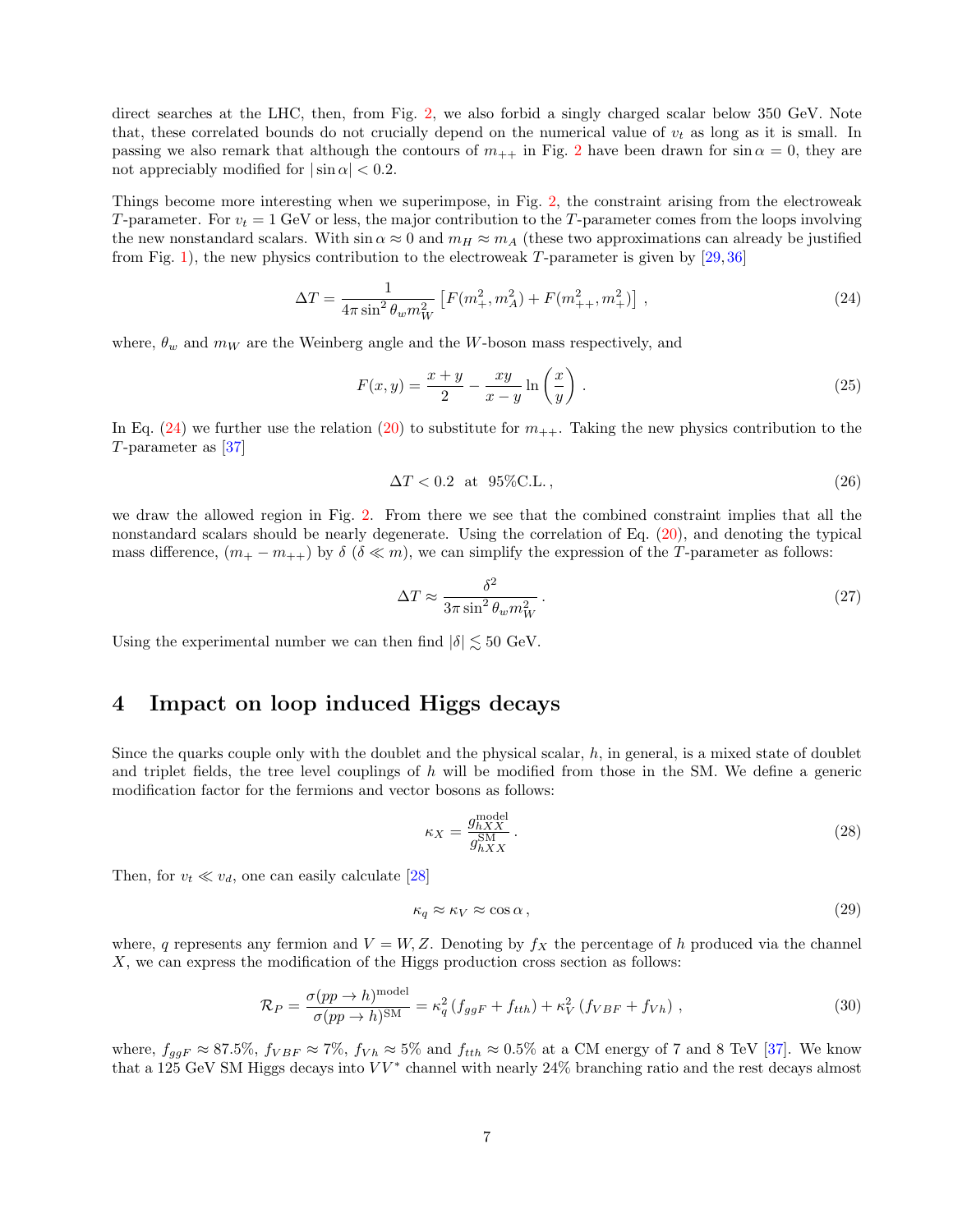

**Figure 3:** Dependence of the diphoton signal strength on  $m_+$  and  $m_{++}$  plotted for the points that survive *from the constraints of unitarity, stability and T-parameter (blue points) for*  $v_t = 1$  *GeV. The horizontal band represents the* 2σ *experimental limit from the combined fit of ATLAS and CMS results [38].*

entirely into two-body fermionic channels and into two gluons. Thus the modification of the total decay width can be expressed as

$$
\mathcal{R} = \frac{\Gamma^{\text{model}}}{\Gamma^{\text{SM}}} = \kappa_q^2 \cdot 76\% + \kappa_V^2 \cdot 24\% \,. \tag{31}
$$

Now we turn our attention to the modification of the partial decay widths of loop induced Higgs decays like  $h \to \gamma \gamma$ . To display conveniently the contribution of the charged scalar loops to the decay amplitude, we define dimensionless parameters  $\kappa_+$  and  $\kappa_{++}$  in the following way,

$$
\kappa_{+} = \frac{m_{W}}{gm_{+}^{2}} g_{hH^{+}H^{-}}, \qquad (32a)
$$

$$
\kappa_{++} = \frac{m_W}{gm_{++}^2} g_{h\delta^{++}\delta^{--}}, \tag{32b}
$$

where, the general expressions for  $g_{hH^+H^-}$  and  $g_{h\delta^{++}\delta^{--}}$  are given by

$$
g_{hH^{+}H^{-}} = -\frac{A_{+} \cos \alpha + B_{+} \sin \alpha}{v_{t} v_{d} (v_{d}^{2} + 2v_{t}^{2}) (v_{d}^{2} + 4v_{t}^{2})},
$$
\n(33a)

with, 
$$
A_{+} = 2v_t(v_d^2 + 4v_t^2)(m_+^2v_d^2 + m_h^2v_t^2)
$$
, (33b)

$$
B_{+} = v_d \left\{ (v_d^2 + 4v_t^2)(m_h^2 v_d^2 + 4m_+^2 v_t^2) - m_A^2 (v_d^2 + 2v_t^2)^2 \right\},
$$
\n(33c)

and, 
$$
g_{h\delta^{++}\delta^{--}} = -\frac{A_{++}\cos\alpha + B_{++}\sin\alpha}{v_t(v_d^2 + 2v_t^2)(v_d^2 + 4v_t^2)},
$$
 (33d)

with, 
$$
A_{++} = 2v_t v_d \{2m_+^2 (v_d^2 + 4v_t^2) - m_A^2 (v_d^2 + 2v_t^2)\}
$$
, (33e)

$$
B_{++} = \left[ m_A^2 v_d^2 (v_d^2 + 2v_t^2) - (v_d^2 + 4v_t^2) \left\{ 4m_+^2 - (2m_{++}^2 + m_h^2)(v_d^2 + 2v_t^2) \right\} \right].
$$
 (33f)

With these, the modification of the diphoton decay width can be written as

$$
\mathcal{R}_{\gamma\gamma} = \frac{\Gamma(h \to \gamma\gamma)^{\text{model}}}{\Gamma(h \to \gamma\gamma)^{\text{SM}}} = \frac{\left|\kappa_V \mathcal{F}_1(\tau_W) + \frac{4}{3}\kappa_q \mathcal{F}_{1/2}(\tau_t) + \kappa_+ \mathcal{F}_0(\tau_+) + 4\kappa_{++} \mathcal{F}_0(\tau_{++})\right|^2}{\left|\mathcal{F}_1(\tau_W) + \frac{4}{3}\mathcal{F}_{1/2}(\tau_t)\right|^2},\tag{34}
$$

where, using the notation,  $\tau_x \equiv (2m_x/m_h)^2$ , the  $\mathcal F$  functions can be written as [39]

$$
\mathcal{F}_1(\tau_x) = 2 + 3\tau_x + 3\tau_x (2 - \tau_x) \mathcal{G}(\tau_x), \qquad (35a)
$$

$$
\mathcal{F}_{1/2}(\tau_x) = -2\tau_x \left\{ 1 + (1 - \tau_x) \mathcal{G}(\tau_x) \right\},\tag{35b}
$$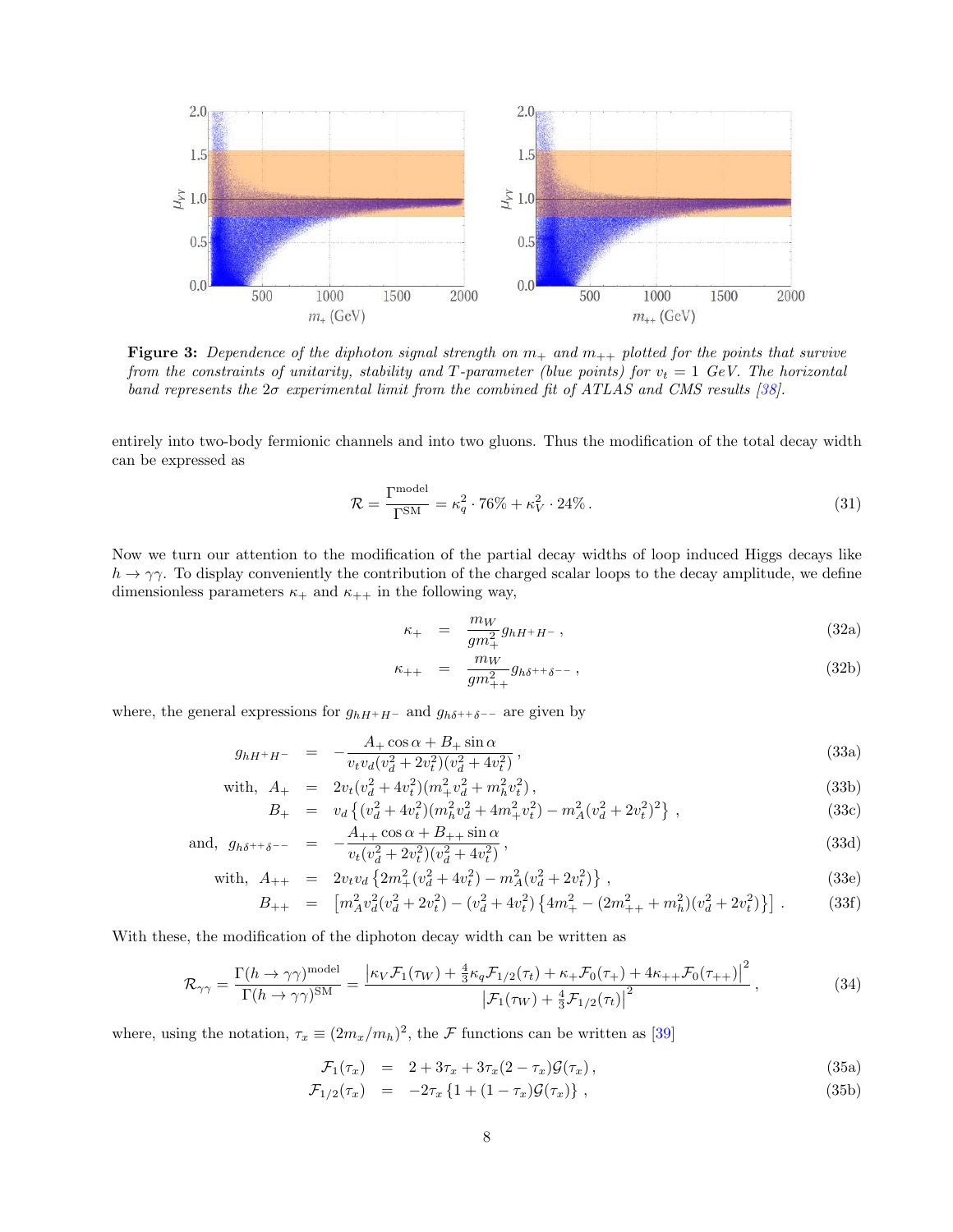$$
\mathcal{F}_0(\tau_x) = -\tau_x \left\{ 1 - \tau_x \mathcal{G}(\tau_x) \right\},\tag{35c}
$$

with, 
$$
\mathcal{G}(\tau) = \begin{cases} \left[\sin^{-1}\left(\sqrt{\frac{1}{\tau}}\right)\right]^2, & \text{for } \tau \ge 1, \\ -\frac{1}{4}\left[\ln\left(\frac{1+\sqrt{1-\tau}}{1-\sqrt{1-\tau}}\right)-i\pi\right]^2, & \text{for } \tau < 1. \end{cases}
$$
 (35d)

Now we can write the modified Higgs signal strength as follows:

$$
\mu_{\gamma\gamma} = \frac{\mathcal{R}_P}{\mathcal{R}} \times \mathcal{R}_{\gamma\gamma} \,. \tag{36}
$$

In Fig. 3 we have shown how  $\mu_{\gamma\gamma}$  behaves with the charged scalar masses. Here, one should note that the signal strength is suppressed compared to the SM expectations for heavy charged scalars. Thus observation of an excess in the diphoton channel, in future runs of the LHC, will disfavor the possibility of heavy charged scalars in this model. In passing, we comment that although we have assumed  $v_t = 1$  GeV in Fig. 3, the above conclusions do not crucially depend on our numerical choice of  $v_t$  as long as it remains small.



Figure 4: *The blue points (in the background) are allowed from unitarity, stability and* T*parameter for*  $v_t = 1$  *GeV. The yellow points are those which survive when* 2σ *constraint from*  $\mu_{\gamma\gamma}$  *are added on top of it. Clearly, a narrow band around* sin α ≈ 0 *can be ruled out from*  $\mu_{\gamma\gamma}$ *.* 



Figure 5: *The outer orange region is allowed from* T*-parameter and the observed diphoton signal strength at 95% CL. The inner green region represents how the constraint will tighten if*  $\mu_{\gamma\gamma}$  *is measured to be*  $1 \pm 5\%$ *. Contours of*  $m_{++}$  *are also shown.* 

Next, we can also define, similar to Eq. (36), the modified signal strength for the  $h \to Z\gamma$  decay channel,  $\mu_{Z\gamma}$ . However, for brevity, we do not display the explicit expressions here. Interested readers can find the relevant formulas in some earlier papers [30, 31, 40, 41]. As has been noted in these references, since the sign of the  $H^+H^-Z\gamma$  vertex is opposite to that of the  $\delta^{++}\delta^{--}Z\gamma$  vertex, the singly charged scalar loop interfere destructively with the doubly charged one in the  $h \to Z\gamma$  amplitude. Consequently, in some region of the parameter space depending on which loop dominates, we can have an *anti-correlation* between  $\mu_{\gamma\gamma}$  and  $\mu_{Z\gamma}$ , *i.e.*, one is enhanced compared to the SM while the other is suppressed.

But the new thing that we want to add to this context is the understanding of the behavior of  $\mu_{\gamma\gamma}$  and  $\mu_{Z\gamma}$ in the SM-like scenario. One should note that, as the charged scalars become heavy, the function  $\mathcal{F}_0(\tau)$  in Eq. (35c) saturates to 1/3. Hence the decoupling of the charged scalars from the loop induced Higgs decays depends on how  $\kappa_+$  ( $\kappa_{++}$ ) behaves with increasing  $m_+$  ( $m_{++}$ ). We can easily check that, in the SM-like case defined by Eq. (12b), the trilinear couplings in Eqs. (33a) and (33d) take the following forms:

$$
g_{hH^+H^-} = -\frac{2\left(m_+^2 v_d^2 + m_h^2 v_t^2\right)}{v_d (v_d^2 + 2v_t^2)} \approx -\frac{2m_+^2}{v_d} \,,\tag{37a}
$$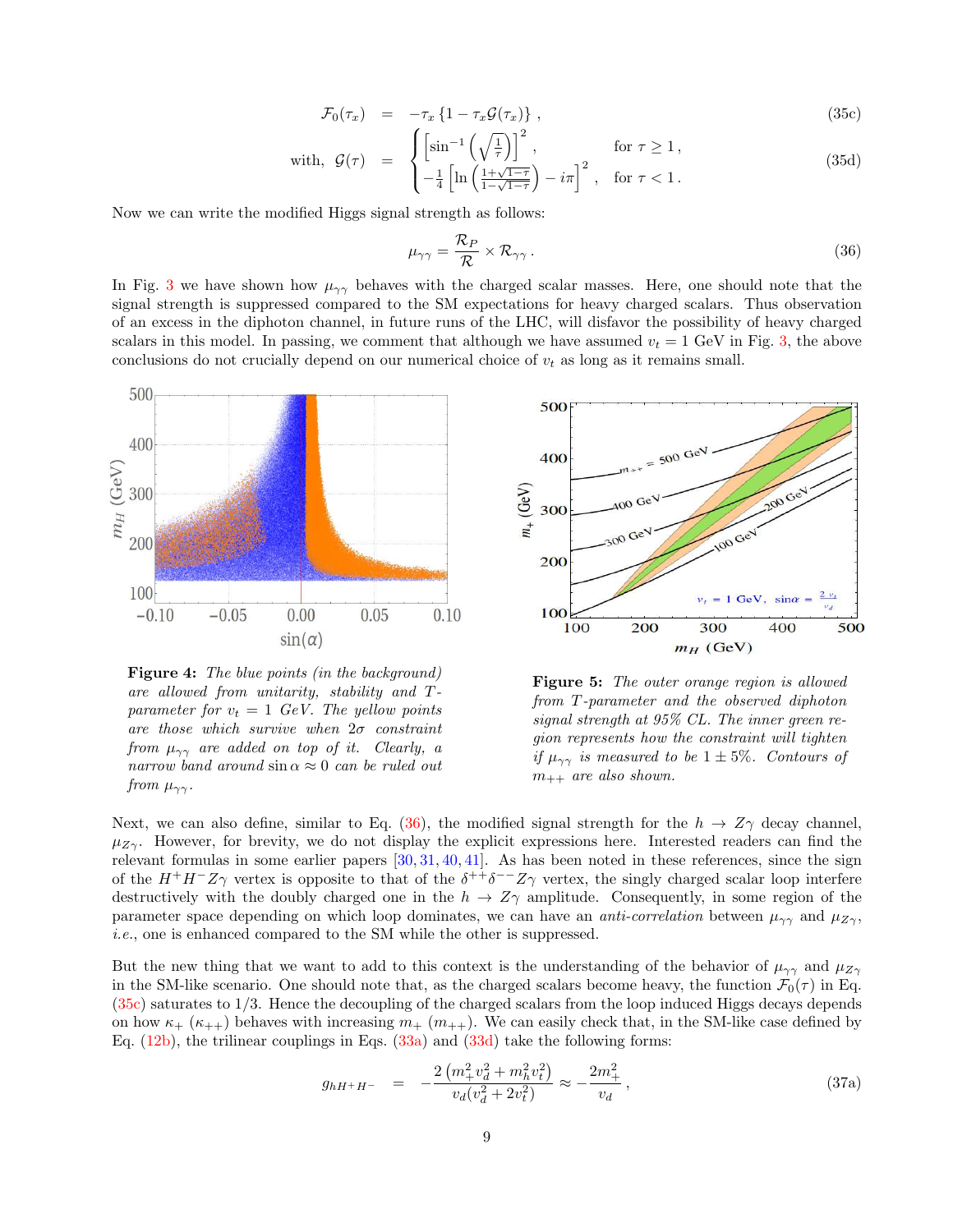and, 
$$
g_{h\delta^{++}\delta^{--}} = -2v_d \left[ \frac{2m_+^2}{v_d^2 + 2v_t^2} - \frac{m_A^2}{v_d^2 + 4v_t^2} \right] \approx -\frac{2m_{++}^2}{v_d},
$$
 (37b)

where, in the final step we have used Eqs. (19) and (20). Thus it follows from Eq. (32) that  $\kappa_{+}, \kappa_{++} \to -1$ when  $m_+, m_{++} \gg m_h$ . Consequently the charged scalars contribute substantially to the diphoton or Z-photon decay amplitudes even when their masses lie in the TeV regime. In fact, one can check from Eq. (36) that  $\mu_{\gamma\gamma} \approx \mathcal{R}_{\gamma\gamma} \lesssim 0.5$  when  $\sin \alpha = 0$  for finite  $v_t$ . Therefore the SM-like limit defined by Eq. (12b) is already forbidden from the current combined fit value of the diphoton signal strength,  $\mu_{\gamma\gamma} = 1.16^{+0.20}_{-0.18}$  [38]. This feature has been clearly depicted in Fig. 4 where we can see that the region around  $\sin \alpha = 0$  is ruled out from the Higgs to diphoton data. The reason for this large quantum effect for heavy masses can be understood once we realize that both the VEVs in this case are nonzero. This means the charged scalars obtain their masses entirely from spontaneous symmetry breaking (SSB), which leads to large quantum effects as also has been noted in the multi doublet context [42].

But in the SM-like limit defined by Eq. (14) one can obtain

$$
g_{hH^{+}H^{-}} = -\frac{2\left(m_{+}^{2} - m_{A}^{2}\right) + 2m_{h}^{2}}{v}, \qquad (38a)
$$

and, 
$$
g_{h\delta^{++}\delta^{--}} = -\frac{2(m_{++}^2 - m_A^2) + 2m_h^2}{v}
$$
. (38b)

Here we can easily see that the charged scalars can be decoupled in the limit,

$$
m_+ \approx m_{++} \approx m_A \gg m_h. \tag{39}
$$

Let us investigate the above limit in some greater detail. Since  $v_t \to 0$  in this case, the triplet remains inert and  $M^2$  in Eq. (1) serves as a free mass squared parameter not connected to SSB. Using Eq. (13) to recover  $M^2$  from  $v_t$  and then plugging it in Eq. (15a) we can see that for this type of scenario,  $m_A^2 \approx M^2$ . Thus the condition (39) essentially implies that the charged scalars obtain all their masses from a non-SSB origin, which, not surprisingly, lead to decoupling in the same way as in the inert doublet models [42].

From the combined region in Fig. 4, we see that the space for  $m_H$  (or,  $m_A$ ) is severely constrained ( $m_H$  < 340 GeV) when the value of sin  $\alpha$  departs from  $2v_t/v_d$ . As we will discuss below, even in the region sin  $\alpha \approx 2v_t/v_d$ we can obtain lower bounds on masses that are competitive with the direct experimental bounds.

Much attention has been received by the doubly charged scalars because of the possibility of detecting them in the same sign dilepton channel. In this article, we have shown that unitarity and T-parameter impart a degeneracy among the nonstandard scalars for  $v_t \lesssim 1$  GeV. Because of this, the doubly charged scalar can now decay into mainly three channels  $[18] - (i)$  same sign dileptons, (ii) a pair of same sign W-bosons and (iii) a W-boson and a singly charged scalar. As we will explain shortly, continuation of the agreement of the diphoton signal strength with the corresponding SM expectation will result in tightening the degree of degeneracy between the nonstandard scalar masses. In that case, for the usual type II scenario, the decay mode  $\delta^{\pm \pm} \to W^{\pm} H^{\pm}$ is likely to be suppressed and the doubly charged scalar will decay almost exclusively into same sign dileptons and/or same sign W-bosons. When  $\delta^{++}$  decays completely into two same sign dileptons, it is easy to look for it in the experiments and the bound on its mass is quite strong  $(m_{++} \gtrsim 400 \text{ GeV})$  [43]. In the type II seesaw model, the dominant decay mode of  $\delta^{++}$  depends on the VEV of the triplet [44–47]. For  $v_t \lesssim \mathcal{O}(10^{-4})$  GeV, the doubly charged scalar decays entirely into a pair of leptons and the bound from direct searches applies. But in the region  $\mathcal{O}(10^{-4}) \lesssim v_t \lesssim \mathcal{O}(1)$  GeV, the  $\delta^{++}$  decays mainly into a pair of W-bosons and therefore, it is very difficult to search for. In this case, a very weak bound has been placed on the mass of the doubly charged scalar using the LHC data [48–50]. In this context, we note that too low values for the masses of the charged scalar may give substantial contribution to the diphoton decay amplitude and therefore, it might be possible to set a lower bound on the masses from the observed value of the diphoton signal strength. Since all the nonstandard scalar masses are correlated, this bound can be translated into bounds on other scalar masses also. Taking into account the experimental bound from LEP-2,  $m_{++} > 100 \text{ GeV}$  [51], along with the mass relations of Eqs. (19) and (20) we plot the  $2\sigma$  allowed region from T-parameter and the observed diphoton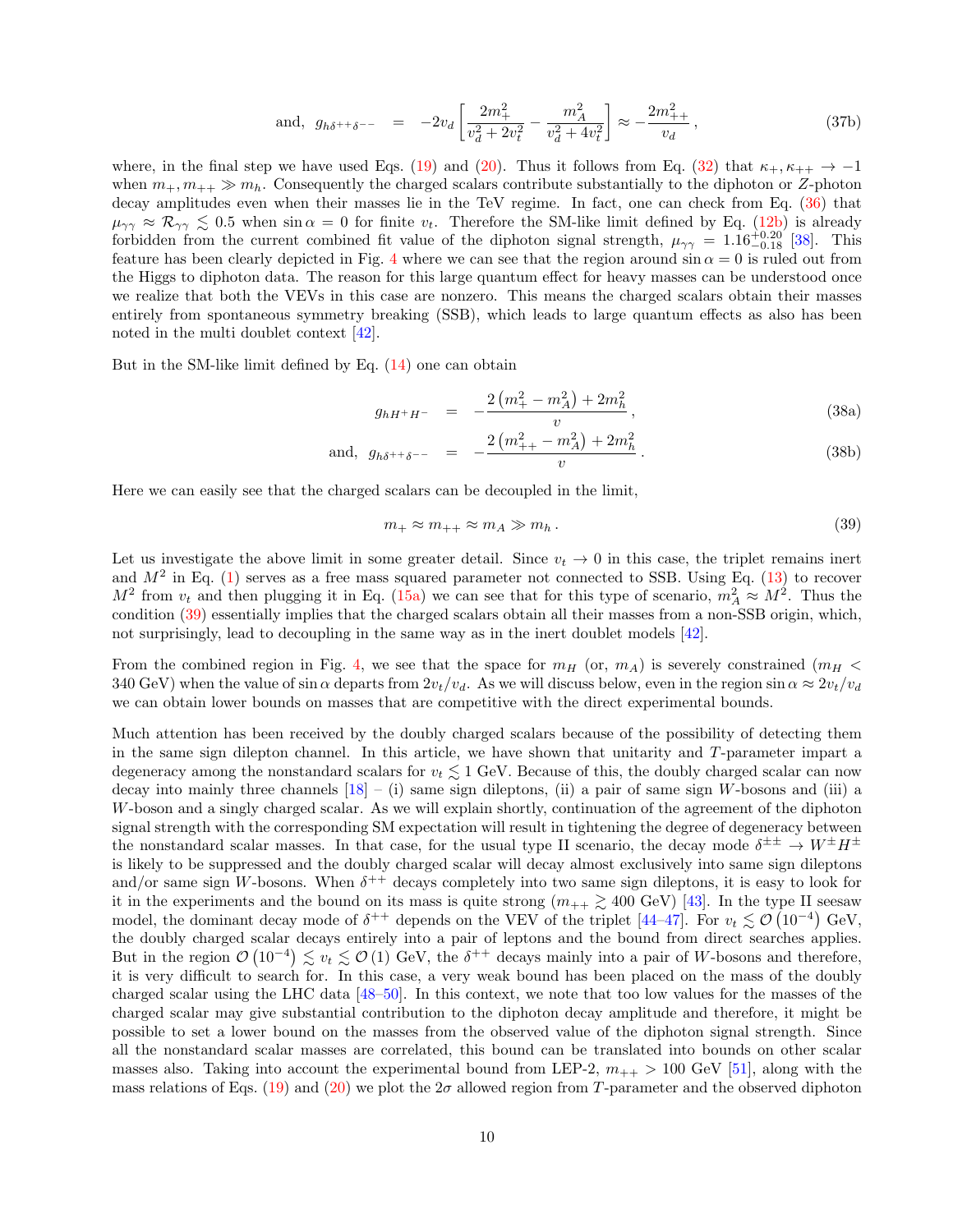signal strength in Fig. 5. Although we have displayed our results for  $v_t = 1$  GeV, the plot remains essentially the same for any value of  $v_t \lesssim 1$  GeV. From Fig. 5, we read the following lower bounds on the nonstandard scalar masses:  $m_+ \gtrsim 130 \text{ GeV}, m_H \approx m_A \gtrsim 150 \text{ GeV}$ . In particular, for  $v_t \lesssim \mathcal{O}(10^{-4})$  GeV when  $m_{++} > 400 \text{ GeV}$ applies, we can give the following lower bounds on the other nonstandard scalar masses:  $m_+ \geq 365 \text{ GeV}$ ,  $m_H \approx m_A \gtrsim 330$  GeV. From Eqs. (38a) and (38b) we see that a more precise measurement of  $\mu_{\gamma\gamma}$  has the potential to constrain the mass splittings more strongly than the T-parameter. To illustrate this point, in Fig. 5, we have also showed the futuristic projection of the  $2\sigma$  allowed parameter region (in green) assuming that the diphoton signal strength will be measured to be consistent with the SM within 5% accuracy level. In that case, the bounds for  $v_t \lesssim \mathcal{O}(10^{-4})$  GeV can be improved to  $m_+ \gtrsim 390$  GeV,  $m_H \approx m_A \gtrsim 375$  GeV.

#### 5 Conclusions

In this paper we have revisited the constraints on the scalar sector of the type II seesaw model. We have worked under the assumption that the lightest CP-even scalar (h) has been observed the LHC. Although we have exemplified our results for  $v_t = 1$  GeV, our conclusions are mostly generic and valid for any  $v_t$  of  $\mathcal{O}(1 \text{ GeV})$  or less. To begin with, we have re-derived the correlations between the nonstandard masses using unitarity. We have expressed all our results in terms of physical masses and mixing angles. Consequently, we have noticed that  $\sin \alpha$  becomes restricted within a narrow range around  $2v_t/v$  just from unitarity, whenever the neutral nonstandard scalar is heavier than 300 GeV. Moreover, for nonzero  $v_t$ , we have argued how a thin strip around sin  $\alpha = 0$  can be ruled out from  $h \to \gamma \gamma$ , which shrinks further the allowed band for sin  $\alpha$ (around  $2v_t/v$ ). Using the mass relations in conjunction with the T-parameter, the separation between the masses,  $|m_+ - m_{++}| \approx |m_+ - m_A|$ , can be restricted to be less than 50 GeV. We have also found that, for  $m_{++} > 700$  GeV, an enhancement in  $\mu_{\gamma\gamma}$  is hardly possible. Finally, using the experimental range of  $\mu_{\gamma\gamma}$  and T-parameter we plotted the 2 $\sigma$  allowed region in the  $m_{H}$ -m<sub>+</sub> plane for  $\sin \alpha = 2v_t/v$ . Using  $m_{++} > 100 \text{ GeV}$ from LEP-2, we obtain the following limits on the other masses:

$$
m_+ > 130 \text{ GeV}, \quad m_{H,A} > 150 \text{ GeV}.
$$

Moreover, when  $v_t < 10^{-4}$  GeV, the direct search bound from LHC,  $m_{++} > 400$  GeV applies and then we can improve the bounds on other masses as follows:

$$
m_+ > 365 \text{ GeV}, \quad m_{H,A} > 330 \text{ GeV}.
$$

Remembering that T-parameter restricts the mass splitting, we may conclude that the spectrum can be determined by essentially one mass parameter for  $v_t < 10^{-4}$  GeV. We have also hinted how, in future,  $\mu_{\gamma\gamma}$  can play a very important role in restricting the splittings between nonstandard masses.

### Acknowledgements

We thank Ipsita Saha for useful discussions. This work has been partially supported by the Spanish MINECO under grants FPA2011-23897, FPA2014-54459-P, by the "Centro de Excelencia Severo Ochoa" Programme under grant SEV-2014-0398 and by the "Generalitat Valenciana" grant GVPROMETEOII2014-087.

### References

- [1] P. Minkowski,  $\mu \rightarrow e\gamma$  *at a Rate of One Out of*  $10^9$  *Muon Decays?, Phys. Lett.* **B67** (1977) 421–428.
- [2] P. Ramond, *The Family Group in Grand Unified Theories*, in *International Symposium on Fundamentals of Quantum Theory and Quantum Field Theory Palm Coast, Florida, February 25-March 2, 1979*, pp. 265–280, 1979. hep-ph/9809459.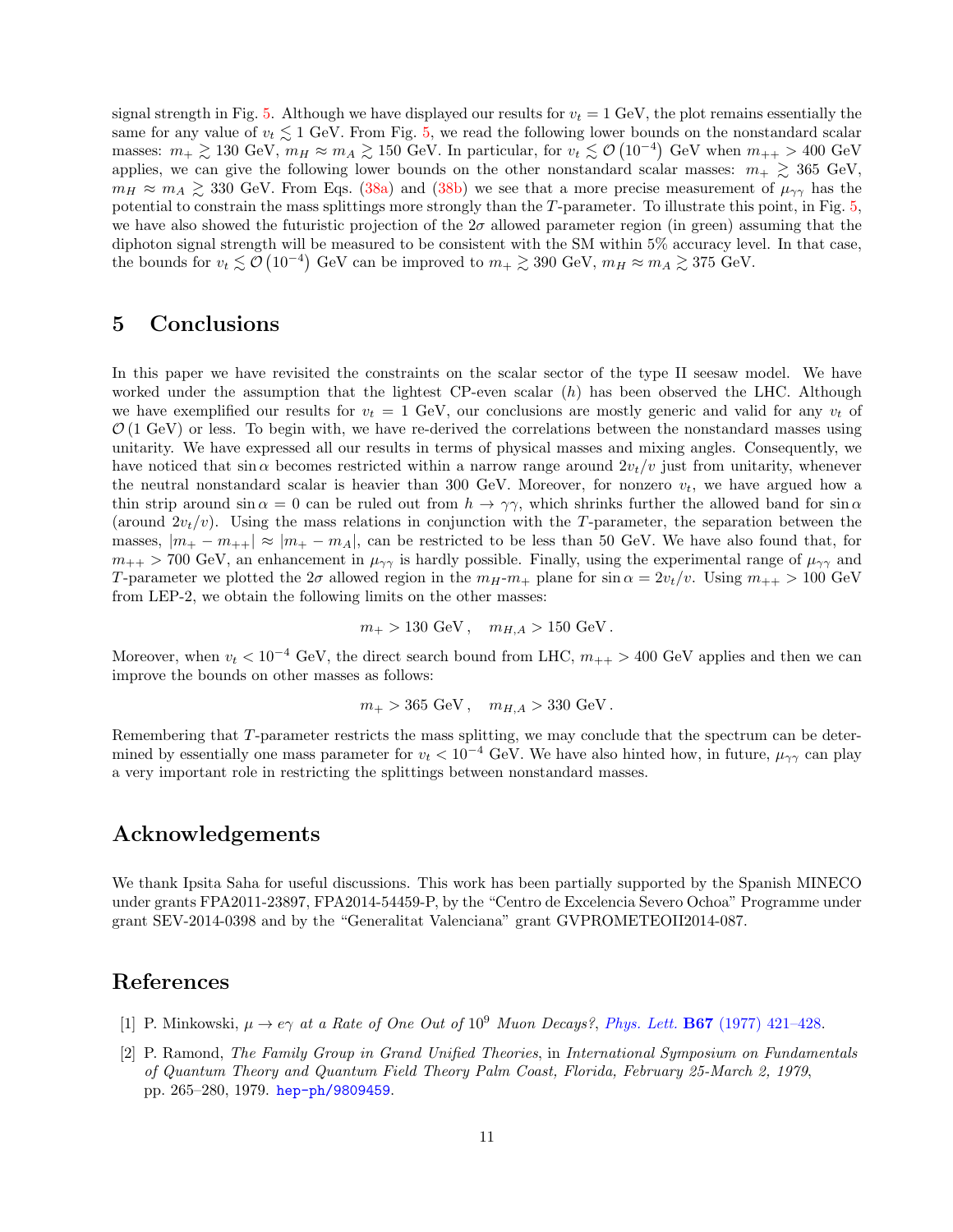- [3] M. Gell-Mann, P. Ramond and R. Slansky, *Complex Spinors and Unified Theories*, *Conf. Proc.* C790927  $(1979)$  315–321, [1306.4669].
- [4] T. Yanagida, *HORIZONTAL SYMMETRY AND MASSES OF NEUTRINOS*, *Conf. Proc.* C7902131 (1979) 95–99.
- [5] R. N. Mohapatra and G. Senjanovic, *Neutrino Mass and Spontaneous Parity Violation*, *Phys. Rev. Lett.* 44 (1980) 912.
- [6] R. Foot, H. Lew, X. G. He and G. C. Joshi, *Seesaw Neutrino Masses Induced by a Triplet of Leptons*, *Z. Phys.* C44 (1989) 441.
- [7] E. Ma and D. P. Roy, *Heavy triplet leptons and new gauge boson*, *Nucl. Phys.* B644 (2002) 290–302, [hep-ph/0206150].
- [8] W. Konetschny and W. Kummer, *Nonconservation of Total Lepton Number with Scalar Bosons*, *Phys. Lett.* B70 (1977) 433.
- [9] T. P. Cheng and L.-F. Li, *Neutrino Masses, Mixings and Oscillations in SU(2) x U(1) Models of Electroweak Interactions*, *Phys. Rev.* D22 (1980) 2860.
- [10] G. Lazarides, Q. Shafi and C. Wetterich, *Proton Lifetime and Fermion Masses in an SO(10) Model*, *Nucl. Phys.* B181 (1981) 287–300.
- [11] M. Magg and C. Wetterich, *Neutrino Mass Problem and Gauge Hierarchy*, *Phys. Lett.* B94 (1980) 61.
- [12] J. Schechter and J. W. F. Valle, *Neutrino Masses in SU(2) x U(1) Theories*, *Phys. Rev.* D22 (1980) 2227.
- [13] G. B. Gelmini and M. Roncadelli, *Left-Handed Neutrino Mass Scale and Spontaneously Broken Lepton Number*, *Phys. Lett.* B99 (1981) 411.
- [14] H. M. Georgi, S. L. Glashow and S. Nussinov, *Unconventional Model of Neutrino Masses*, *Nucl. Phys.* B193 (1981) 297.
- [15] F. Cuypers and S. Davidson, *Bileptons: Present limits and future prospects*, *Eur. Phys. J.* C2 (1998) 503–528, [hep-ph/9609487].
- [16] F. del Aguila and J. A. Aguilar-Saavedra, *Distinguishing seesaw models at LHC with multi-lepton signals*, *Nucl. Phys.* B813 (2009) 22–90, [0808.2468].
- [17] P. Fileviez Perez, T. Han, G.-y. Huang, T. Li and K. Wang, *Neutrino Masses and the CERN LHC: Testing Type II Seesaw*, *Phys. Rev.* D78 (2008) 015018, [0805.3536].
- [18] A. Melfo, M. Nemevsek, F. Nesti, G. Senjanovic and Y. Zhang, *Type II Seesaw at LHC: The Roadmap*, *Phys. Rev.* D85 (2012) 055018, [1108.4416].
- [19] E. J. Chun and P. Sharma, *Same-Sign Tetra-Leptons from Type II Seesaw*, *JHEP* 08 (2012) 162, [1206.6278].
- [20] F. del Aguila and M. Chala, *LHC bounds on Lepton Number Violation mediated by doubly and singly-charged scalars*, *JHEP* 03 (2014) 027, [1311.1510].
- [21] E. J. Chun and P. Sharma, *Search for a doubly-charged boson in four lepton final states in type II seesaw*, *Phys. Lett.* B728 (2014) 256–261, [1309.6888].
- [22] F. del Aguila, M. Chala, A. Santamaria and J. Wudka, *Discriminating between lepton number violating scalars using events with four and three charged leptons at the LHC*, *Phys. Lett.* B725 (2013) 310–315, [1305.3904].
- [23] G. K. Leontaris, K. Tamvakis and J. D. Vergados, *Lepton and Family Number Violation From Exotic Scalars*, *Phys. Lett.* B162 (1985) 153–159.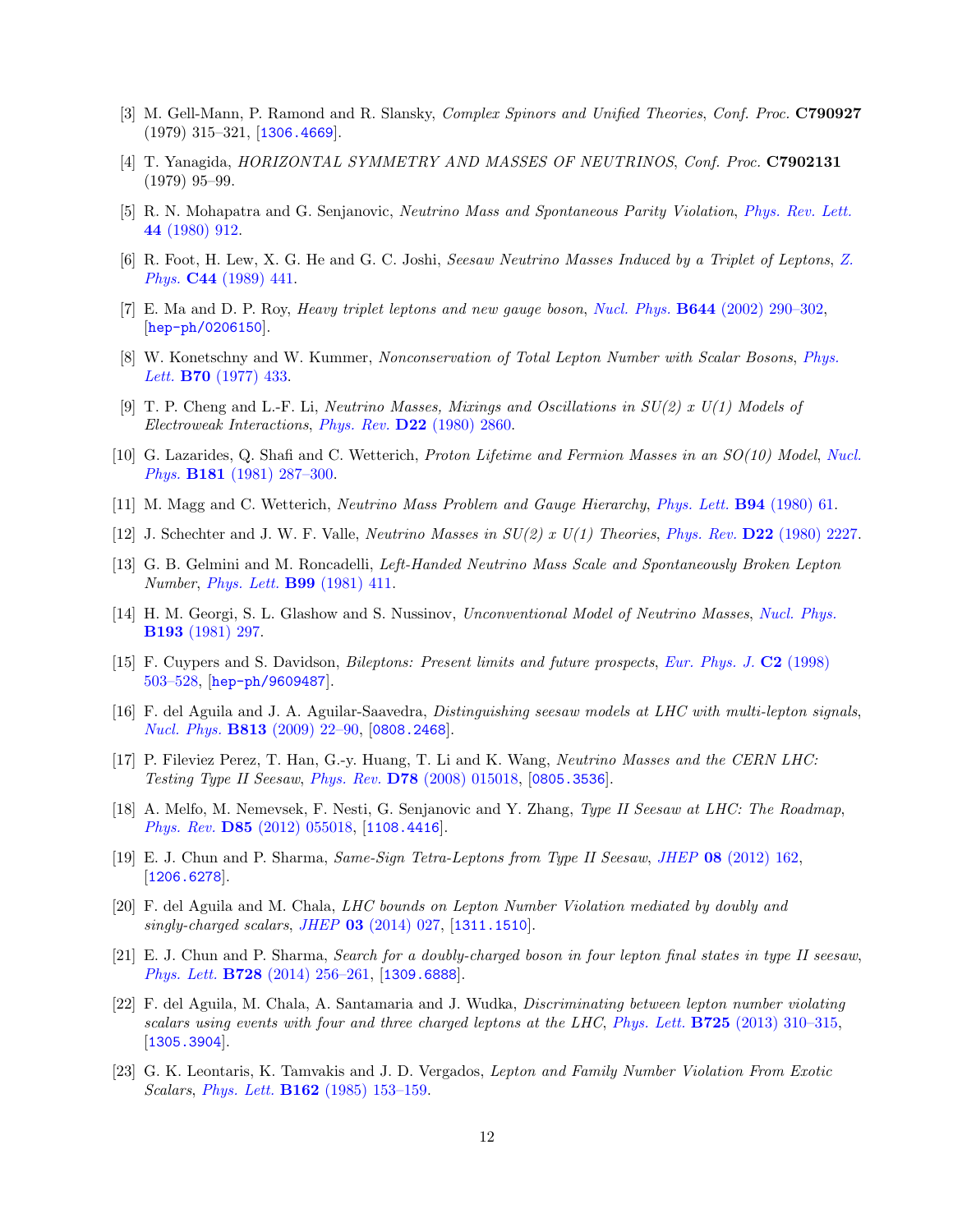- [24] A. Pich, A. Santamaria and J. Bernabeu,  $\mu \to e\gamma$  *decay in the Scalar Triplet Model, Phys. Lett.* **B148** (1984) 229–233.
- [25] J. Bernabeu and A. Santamaria, *Lepton Flavor Violating Decay of the* Z 0 *in the Scalar Triplet Model*, *Phys. Lett.* B197 (1987) 418.
- [26] S. M. Bilenky and S. T. Petcov, *Massive Neutrinos and Neutrino Oscillations*, *Rev. Mod. Phys.* 59 (1987) 671.
- [27] A. G. Akeroyd, M. Aoki and H. Sugiyama, *Lepton Flavour Violating Decays tau*  $-i$  anti-l ll and mu  $-i$ *e gamma in the Higgs Triplet Model*, *Phys. Rev.* D79 (2009) 113010, [0904.3640].
- [28] A. Arhrib, R. Benbrik, M. Chabab, G. Moultaka, M. C. Peyranere, L. Rahili et al., *The Higgs Potential in the Type II Seesaw Model*, *Phys. Rev.* D84 (2011) 095005, [1105.1925].
- [29] E. J. Chun, H. M. Lee and P. Sharma, *Vacuum Stability, Perturbativity, EWPD and Higgs-to-diphoton rate in Type II Seesaw Models*, *JHEP* 11 (2012) 106, [1209.1303].
- [30] F. Arbabifar, S. Bahrami and M. Frank, *Neutral Higgs Bosons in the Higgs Triplet Model with nontrivial mixing*, *Phys. Rev.* D87 (2013) 015020, [1211.6797].
- [31] P. S. Bhupal Dev, D. K. Ghosh, N. Okada and I. Saha, *125 GeV Higgs Boson and the Type-II Seesaw Model*, *JHEP* 03 (2013) 150, [1301.3453].
- [32] J. F. Gunion, R. Vega and J. Wudka, *Higgs triplets in the standard model*, *Phys. Rev.* D42 (1990) 1673–1691.
- [33] P. Dey, A. Kundu and B. Mukhopadhyaya, *Some consequences of a Higgs triplet*, *J. Phys.* G36 (2009) 025002, [0802.2510].
- [34] S. Kanemura and K. Yagyu, *Radiative corrections to electroweak parameters in the Higgs triplet model and implication with the recent Higgs boson searches*, *Phys. Rev.* D85 (2012) 115009, [1201.6287].
- [35] C. Bonilla, R. M. Fonseca and J. W. F. Valle, *Consistency of the triplet seesaw model revisited*, *Phys. Rev.* D92 (2015) 075028, [1508.02323].
- [36] L. Lavoura and L.-F. Li, *Making the small oblique parameters large*, *Phys. Rev.* D49 (1994) 1409–1416, [hep-ph/9309262].
- [37] Particle Data Group collaboration, K. A. Olive et al., *Review of Particle Physics*, *Chin. Phys.* C38 (2014) 090001.
- [38] The ATLAS and CMS collaboration, *Measurements of the Higgs boson production and decay rates and constraints on its couplings from a combined ATLAS and CMS analysis of the LHC pp collision data at*  $\sqrt{s}$  = 7 and 8 TeV,  $\vec{ATLAS-CONF}$ -2015-044 (2015).
- [39] J. F. Gunion, H. E. Haber, G. L. Kane and S. Dawson, *The Higgs Hunter's Guide*, *Front. Phys.* 80 (2000) 1–448.
- [40] C.-S. Chen, C.-Q. Geng, D. Huang and L.-H. Tsai, h → Zγ *in Type-II seesaw neutrino model*, *Phys. Lett.* B723 (2013) 156–160, [1302.0502].
- [41] N. Haba, H. Ishida, N. Okada and Y. Yamaguchi, *Vacuum stability and naturalness in type-II seesaw*, *Eur. Phys. J.* C76 (2016) 333, [1601.05217].
- [42] G. Bhattacharyya and D. Das, *Nondecoupling of charged scalars in Higgs decay to two photons and symmetries of the scalar potential*, *Phys. Rev.* D91 (2015) 015005, [1408.6133].
- [43] CMS collaboration, *Search for a doubly-charged Higgs boson with*  $\sqrt{s} = 8$  TeV pp *collisions at the CMS experiment*, *CMS-PAS-HIG-14-039* (2016) .